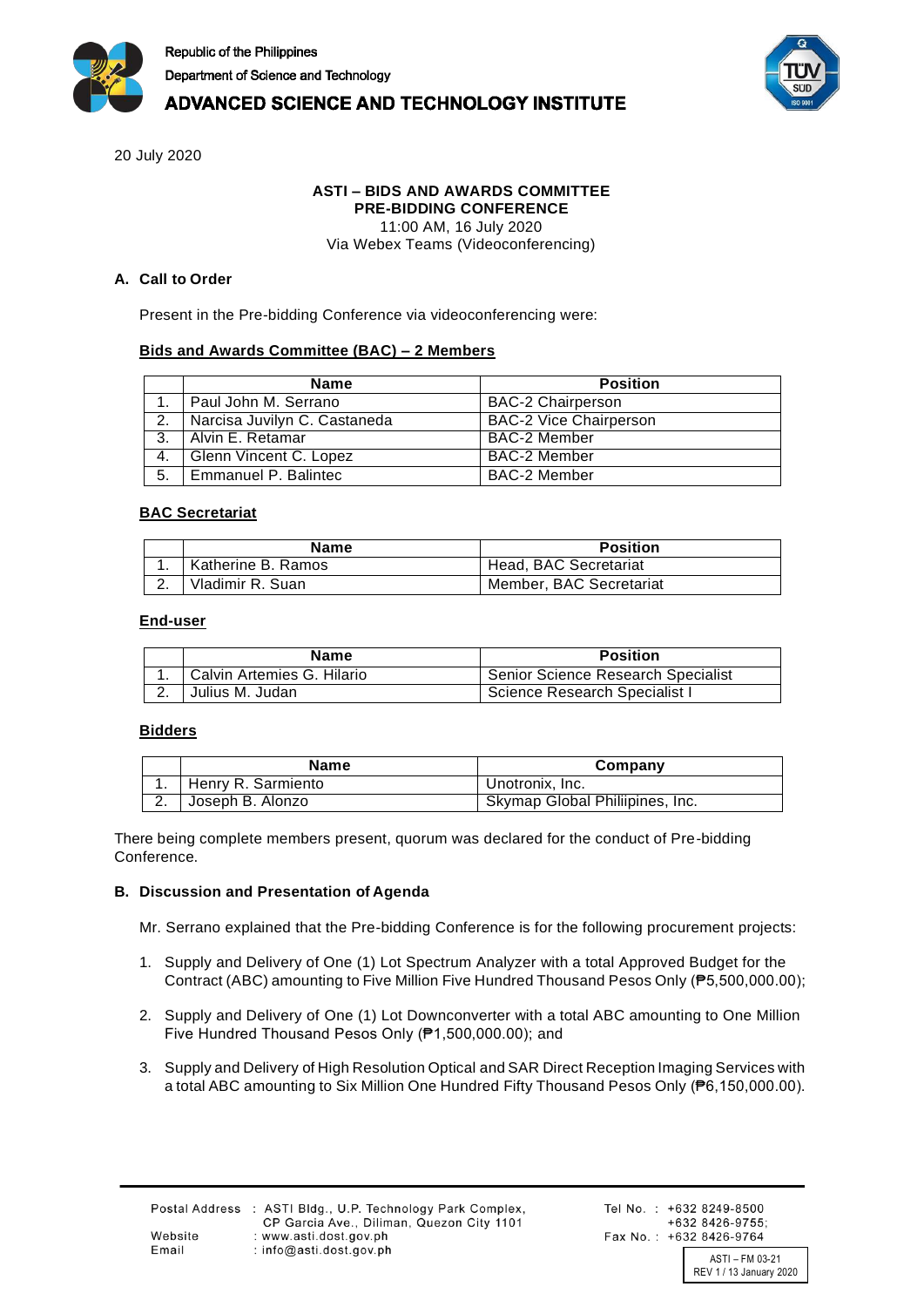Thereafter, he emphasized the following details:

| <b>Activity</b>                               | Date                  |
|-----------------------------------------------|-----------------------|
| Submission of Bids                            | 28 July 2020, 12:00PM |
| Opening of Bids                               | 29 July 2020, 1:30PM  |
| Deadline of Potential Bidder's Clarifications | 18 July 2020          |
| Deadline of Supplemental Bulletin             | 21 July 2020          |

Mr. Serrano explained that the purpose of having a Pre-bidding Conference is for the prospective bidders to ask queries and clarify information regarding the procurement project to ensure good and successful procurement process. He then asked the bidders if they have watched the DOST-ASTI video explaining the checklist of requirements and the changes in the procedure for public bidding pursuant to the 2016 Revised Implementing Rules and Regulations (IRR) of Republic Act (RA) No. 9184. Mr. Serrano then instructed the BAC Secretariat to send the video link to prospective bidders via email. He clarified that, in case of inconsistencies in the documents required in the video and the Philippine Bidding Documents (PBD), the latter shall prevail. Additionally, he reminded the prospective bidders about the "no contact rule." He instructed the prospective bidders and End-user to course to the BAC Secretariat all concerns which may arise during the conduct of the postqualification evaluation. However, the BAC, through its Secretariat, may ask in writing the bidder for a clarification of its bid. All responses to requests for clarification shall also be in writing. For queries asked during the Pre-bidding Conference, it is highly recommended that an email or formal letter be sent to the BAC Secretariat for documentation and reference in case there will be changes in the original PBD.

Mr. Serrano explained that the BAC-2 shall observe/use the non-discretionary "pass/fail" criterion as provided for in the 2016 Revised IRR of RA No. 9184. If the bidder submits the required document, it shall be rated "passed" for the particular requirement. If the bidder fails to include any requirement or are incomplete or patently insufficient, its bid shall be considered as "failed".

He then proceeded by explaining the contents of Section I. Invitation to Bid, Section III. Bid Data Sheet, Section VI. Schedule of Requirements and Section VII. Technical Specifications of the procurement projects. During the discussion, he highlighted that the complete set of PBD may be already be acquired by interested bidder/s and the payment of applicable fee shall be on 28 July 2020, 7:00 AM to 12:00 NN, in the amount of Ten Thousand Pesos Only (₱10,000.00) for the Supply and Delivery of One (1) Lot Spectrum Analyzer and Supply and Delivery of High Resolution Optical and SAR Direct Reception Imaging Services and Five Thousand Pesos for the Supply and Delivery of One (1) Lot Downconverter (₱5,000.00).

Mr. Serrano highlighted the following details for the three (3) procurement projects:

# *1. Additional Requirements*

| Supply and Delivery of One (1)<br>Lot Spectrum Analyzer | Supply and Delivery of One (1)<br><b>Lot Downconverter</b> | Supply and Delivery of One (1)<br><b>Lot High Resolution Optical</b><br>and SAR Direct Reception<br><b>Imaging Services</b> |  |
|---------------------------------------------------------|------------------------------------------------------------|-----------------------------------------------------------------------------------------------------------------------------|--|
| a. Proof of Authority;                                  | a. Proof of Authority;                                     | a. Proof of Authority;                                                                                                      |  |
| b.                                                      | Offer                                                      | Offer                                                                                                                       |  |
| Proof                                                   | $h_{-}$                                                    | Proof                                                                                                                       |  |
| Offer                                                   | Proof                                                      | b.                                                                                                                          |  |
| Ωf                                                      | Ωf                                                         | nf.                                                                                                                         |  |
| for l                                                   | for                                                        | for                                                                                                                         |  |
| manufacturer's supplied items                           | manufacturer's supplied items                              | manufacturer's supplied items                                                                                               |  |
| containing all the technical                            | containing all the technical                               | containing all the technical                                                                                                |  |
| information about the product,                          | information about the product,                             | information about the product,                                                                                              |  |
| i.e., product brochures;                                | i.e., product brochures;                                   | i.e., product brochures;                                                                                                    |  |
| Statement                                               | Statement                                                  | Statement                                                                                                                   |  |
| from                                                    | from                                                       | from                                                                                                                        |  |
| the I                                                   | the                                                        | the                                                                                                                         |  |
| C.                                                      | C <sub>1</sub>                                             | $\mathbf{C}$                                                                                                                |  |
| Prospective Bidder that it will                         | Prospective Bidder that it will                            | Prospective Bidder that it will                                                                                             |  |
| provide necessary aftersales                            | provide necessary aftersales                               | provide necessary aftersales                                                                                                |  |
| technical support including                             | technical support including                                | technical support including                                                                                                 |  |
| trained technician, engineers                           | trained technician, engineers                              | trained technician, engineers                                                                                               |  |
| who                                                     | who                                                        | who                                                                                                                         |  |
| personnel,                                              | personnel,                                                 | personnel,                                                                                                                  |  |
| are                                                     | are                                                        | are                                                                                                                         |  |
| or                                                      | or                                                         | or                                                                                                                          |  |
| competent and qualified to                              | competent and qualified to                                 | competent and qualified to                                                                                                  |  |
| provide aftersales service;                             | provide aftersales service;                                | provide aftersales service;                                                                                                 |  |
| Troubleshooting                                         | Troubleshooting                                            | Troubleshooting                                                                                                             |  |
| escalation                                              | escalation                                                 | escalation                                                                                                                  |  |
| d.                                                      | d.                                                         | d.                                                                                                                          |  |
| procedure which must include                            | procedure which must include                               | procedure which must include                                                                                                |  |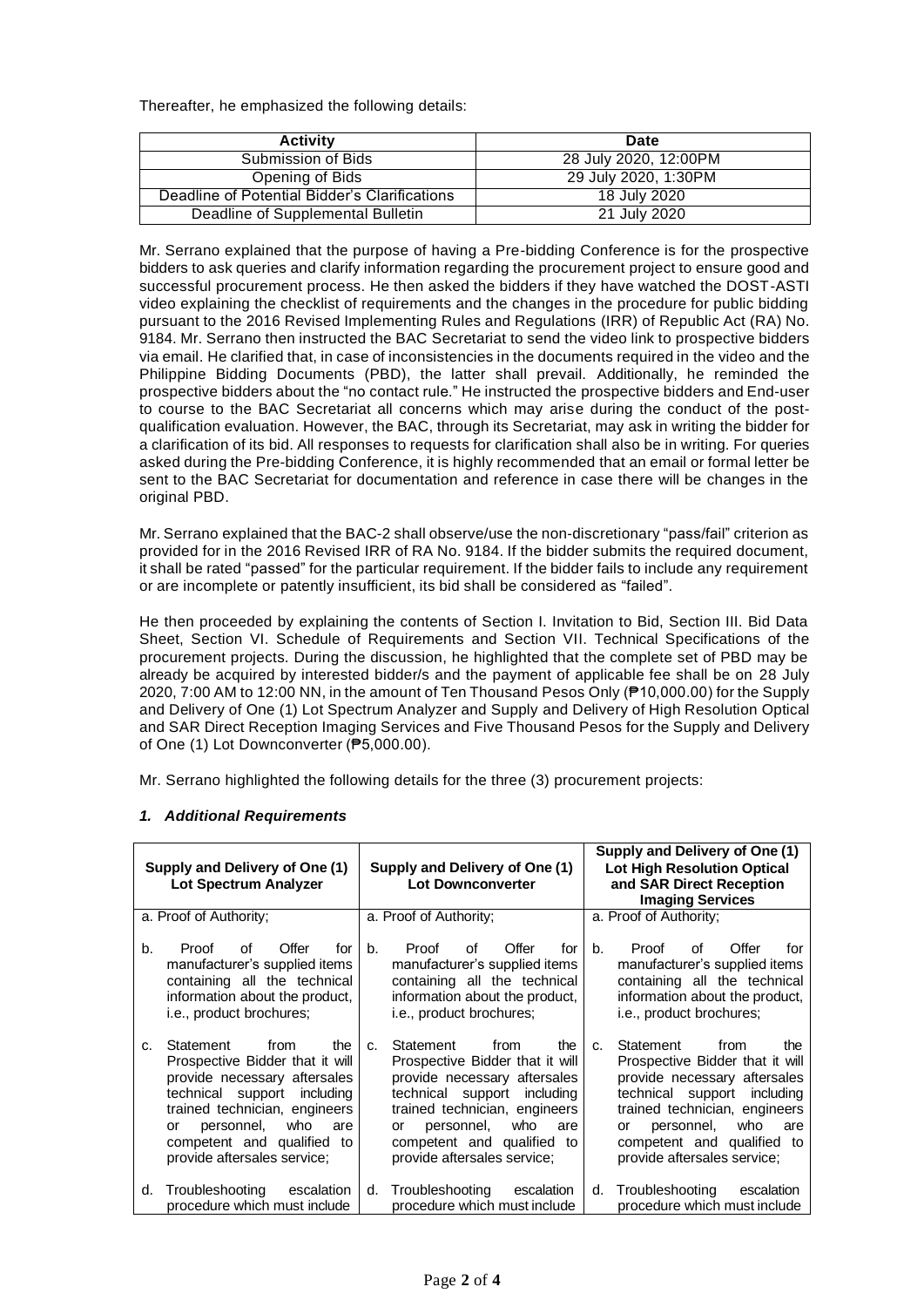| contact details of personnel in<br>charge of technical support;                                                  |                                                                                                                                                                                                                                                         | contact details of personnel in<br>charge of technical support;                                                   |                                                                                                                                                                                                                                                       | contact details of personnel in<br>charge of technical support; |                                                                                                                                                                                                                                                 |
|------------------------------------------------------------------------------------------------------------------|---------------------------------------------------------------------------------------------------------------------------------------------------------------------------------------------------------------------------------------------------------|-------------------------------------------------------------------------------------------------------------------|-------------------------------------------------------------------------------------------------------------------------------------------------------------------------------------------------------------------------------------------------------|-----------------------------------------------------------------|-------------------------------------------------------------------------------------------------------------------------------------------------------------------------------------------------------------------------------------------------|
| e. Proof of Warranty for parts<br>and labor pursuant to Section<br>Technical<br>VII. L<br>and<br>Specifications: |                                                                                                                                                                                                                                                         | e. Proof of Warranty for parts<br>and labor pursuant to Section<br>VIL<br>Technical<br>and<br>Specifications; and |                                                                                                                                                                                                                                                       |                                                                 | e. Proof of Warranty for parts<br>and labor pursuant to Section<br>Technical<br>VII.<br>and<br>Specifications; and                                                                                                                              |
| f.                                                                                                               | Client/Customer Feedback<br>Form, with at least Very<br>Satisfactory in rating, from<br>one (1) government agency<br>except DOST-ASTI or private<br>corporation, with whom the<br>janitorial service provider has<br>a past or ongoing contract;<br>and | $f_{\cdot}$                                                                                                       | Client/Customer Feedback I f.<br>Form, with at least Very<br>Satisfactory in rating, from<br>one (1) government agency<br>except DOST-ASTI or private<br>corporation, with whom the<br>janitorial service provider has<br>a past or ongoing contract. |                                                                 | Client/Customer Feedback<br>Form, with at least Very<br>Satisfactory in rating, from<br>one (1) government agency<br>except DOST-ASTI or private<br>corporation, with whom the<br>janitorial service provider has<br>a past or ongoing contract |
| g.                                                                                                               | Certificate<br>from<br>the<br>distributor/manufacturer<br>indicating that the bidder is<br>authorized reseller/dealer of<br>the brand.                                                                                                                  |                                                                                                                   |                                                                                                                                                                                                                                                       |                                                                 |                                                                                                                                                                                                                                                 |

# *2. Post Qualification Requirements*

|    | Supply and Delivery of One (1)<br>Lot Spectrum Analyzer                                                 | Supply and Delivery of One (1)<br><b>Lot Downconverter</b>                                          | Supply and Delivery of One (1)<br><b>Lot High Resolution Optical</b><br>and SAR Direct Reception<br><b>Imaging Services</b> |
|----|---------------------------------------------------------------------------------------------------------|-----------------------------------------------------------------------------------------------------|-----------------------------------------------------------------------------------------------------------------------------|
| а. | Six (6) months of income and<br>business tax return preceding<br>the date of submission of bids;<br>and | a. Six (6) months of income and<br>business tax return preceding<br>the date of submission of bids. | a. Six (6) months of income and<br>business tax return preceding<br>the date of submission of bids                          |
| b. | Trial Testing of offered unit.                                                                          |                                                                                                     |                                                                                                                             |

When asked to propound queries on Section VII. Technical Specifications, the prospective bidders raised the following:

### *1. Supply and Delivery of High Resolution Optical and SAR Direct Reception Imaging Services*

| <b>Prospective Bidder Query</b>                                                                           | <b>Reply/Clarification</b>                                                                                                                                                       |  |  |
|-----------------------------------------------------------------------------------------------------------|----------------------------------------------------------------------------------------------------------------------------------------------------------------------------------|--|--|
| For the Customer Feedback Form, is it possible<br>to submit the Customer Feedback Form from<br>DOST-ASTI? | Mr. Serrano answered that the Customer<br>Feedback Form should be from the bidder's<br>other client and not from DOST-ASTI. However,<br>they can submit the SLCC from DOST-ASTI. |  |  |

# *2. Supply and Delivery of One (1) Lot Spectrum Analyzer*

| <b>Prospective Bidder Query</b>                                                                                                                    | <b>Reply/Clarification</b>                                                                                                                                                                                                                                                                                                                                                                                                                        |  |
|----------------------------------------------------------------------------------------------------------------------------------------------------|---------------------------------------------------------------------------------------------------------------------------------------------------------------------------------------------------------------------------------------------------------------------------------------------------------------------------------------------------------------------------------------------------------------------------------------------------|--|
| For the Single Largest Completed Contract<br>(SLCC), will the Bids and Award Committee<br>consider contract from test and measuring<br>instrument? | End-user answered that the Spectrum Analyzer<br>is classified as test and measuring instrument;<br>hence, DOST-ASTI will accept SLCC from<br>similar item.                                                                                                                                                                                                                                                                                        |  |
| For<br>Certificate<br>from<br>the<br>the<br>distributor/manufacturer, may we only submit<br>any of the two or both?                                | Mr. Serrano explained that if the bidder is a<br>or authorized distributor of<br>direct<br>the<br>manufacturer, the distributor certificate from the<br>manufacturer will suffice this requirement. But if<br>the bidder is just a reseller of the distributor,<br>bidder should attach both the certificate of<br>authorized distributor from the manufacturer<br>and the reseller certificate of the bidder from the<br>authorized distributor. |  |